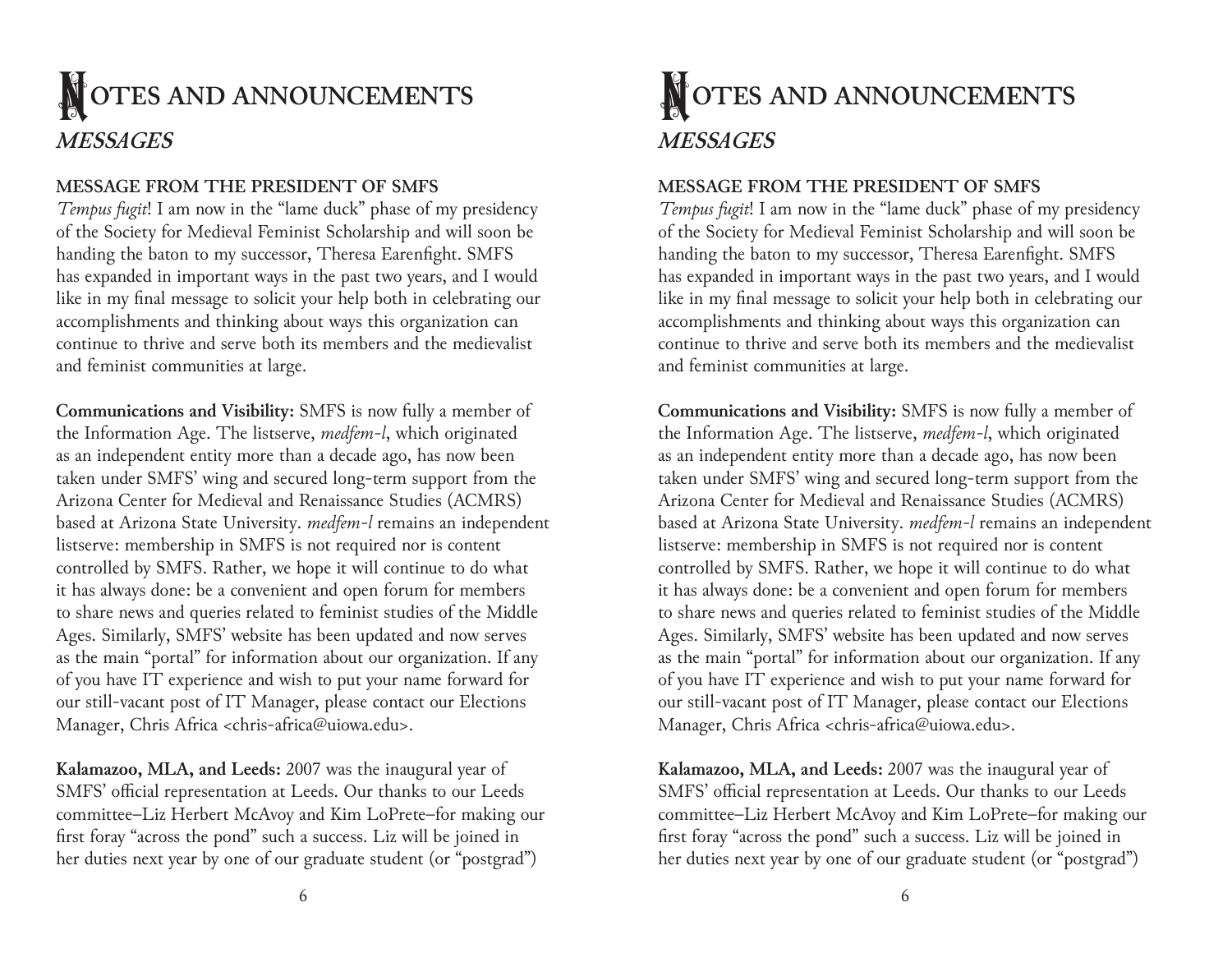representatives, Robin Gilbank, so please contact them if you want any further information about the program or other events. Leeds now joins Kalamazoo and the Modern Language Association as a regular venue for feminist work supported by the Society. May our presence remain strong and vigorous!

**Other SMFS Business:** All other aspects of regular SMFS business–our mentoring exchange, our Best Article Prize, and the Medieval Foremothers Society–went well this past year. For the Article Prize, we had a whopping forty-four submissions, which made the work of the committee both daunting and fascinating. Please join us in congratulating Nicola McDonald for her winning essay, "Games Medieval Women Play," in *Chaucer's "Legend of Good Women*"*: Context and Reception*, ed. Carolyn P. Collette (Boydell & Brewer, 2006), pp. 176-97, and the following four scholars whose work was selected for Honorable Mention: Kara A. Doyle, Kathy Krause, Maiju Lehmijoki-Gardner, and Adrian W. B. Randolph. The Advisory Board approved this year a plan to begin offering student essay prizes: one competition for undergrads and another for graduate students. I encourage all members to note the names of subcommittee members (listed on our website) and contact them directly should you have any queries or wish to submit nominations. We will have a big turnover in the Advisory Board composition this year, as five vacancies open up. In a separate mailing, you'll be receiving your ballots for these elections. Please fill these out promptly and send them in so we can welcome a new generation of active and enthusiastic scholars to the work of this organization.

**SMFS in the Future:** It is probably my identity as a historian that brings me to ponder where SMFS will be ten or twenty years from now. There have been and continue to be many advantages in our being a small and nimble organization–one that can, on a dime, pull new and relevant sessions together every year at Kalamazoo (our line-up for next year includes sessions ranging from getting grant money to assessing Judith Bennett's latest book on the role of feminism in history) and one that can still function on a personal level in welcoming new members and mentoring our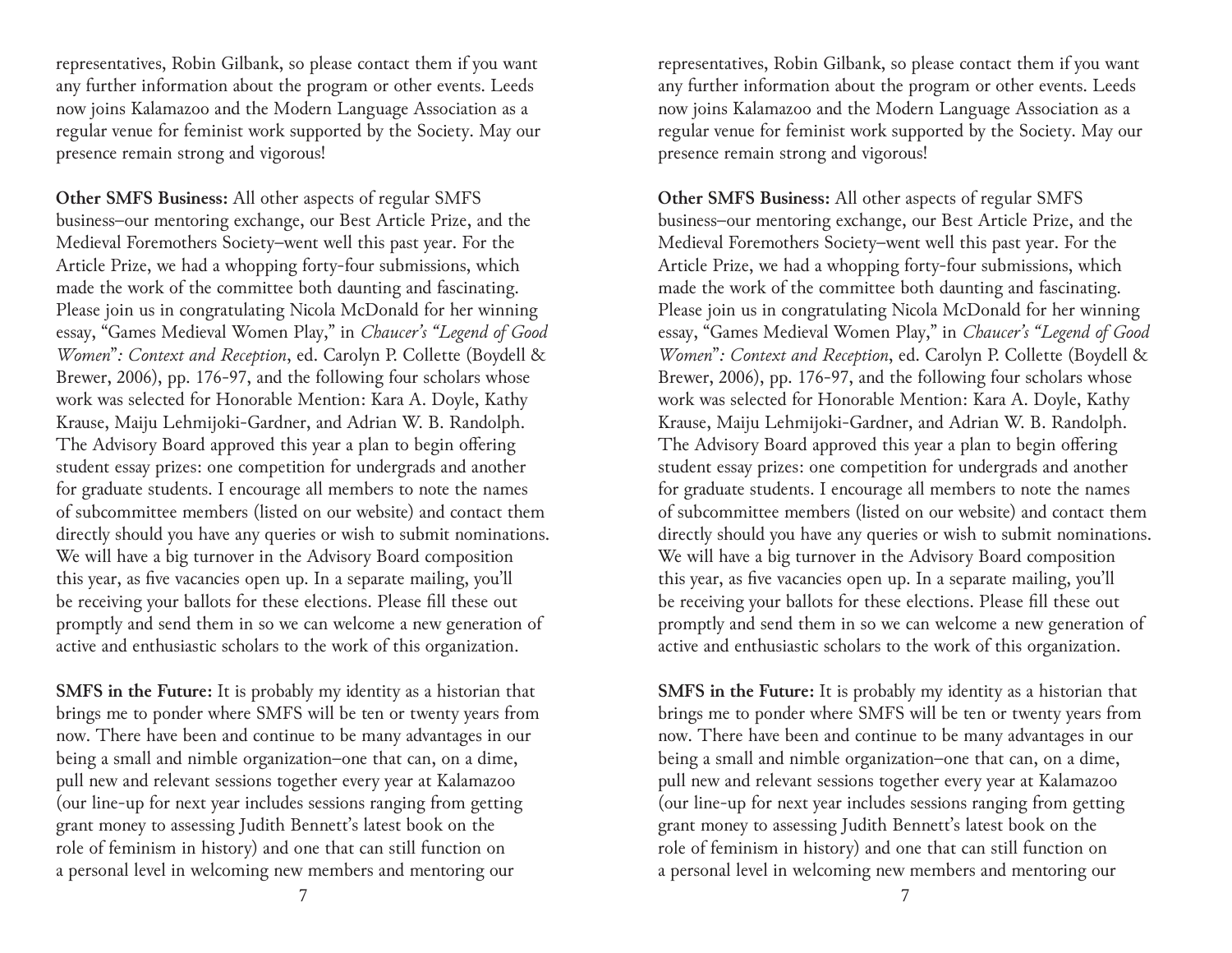next generation. But I also hear Virginia Woolf nagging at me. An endowment would allow us to offer small stipends for graduate student travel, to regularize support for our prizes (which now are covered out of our general membership fees), and to support our members (hopefully including our growing international membership) in other ways. We have, now, a room of our own. But could we not also use £500 a year to go with it?

*Monica Green*

#### **MESSAGE FROM THE EDITOR**

*SMFS at Twenty: The Reception of Feminist Scholarship in Medieval Studies–An Editorial Essay*

Twenty years ago, the *Medieval Feminist Newsletter* was founded as a vehicle to promote and publish feminist scholarship on the medieval period. Since its inception, there have been many changes, including the name of the journal to the *Medieval Feminist Forum*, but the overriding concern was to support feminist scholarship in a field that had not embraced it, much less welcomed it. Consequently, the journal has been a place for members of the Society of Medieval Feminist Scholarship to share news, publish peer-reviewed articles and bibliographies, and review books. As the stature of *MFF* has grown, we have seen a simultaneous change in academic publishing since 1986. Traditional journals in the field now accept and publish woman-centered scholarship, and there are several theoretical venues for feminist studies, gender studies, and studies of sexual orientation and identity. We can count other successes as well, good reasons to celebrate the work that has been accomplished thus far: essays in mainstream feminist journals; whole issues devoted to medieval feminist work in traditional medieval studies journals; and book series on women and gender in the Middle Ages. We can be proud that some of these changes have occurred because SMFS has actively encouraged feminist scholars to serve on editorial boards of academic presses and scholarly journals, as well as to serve on the advisory boards of academic associations.

These advances might make it seem that feminist work is now mainstreamed in medieval studies (perhaps even post-feminist in some minds), yet in some disciplines, in some journals, and in some specific areas of research, one might not think that medieval feminist scholarship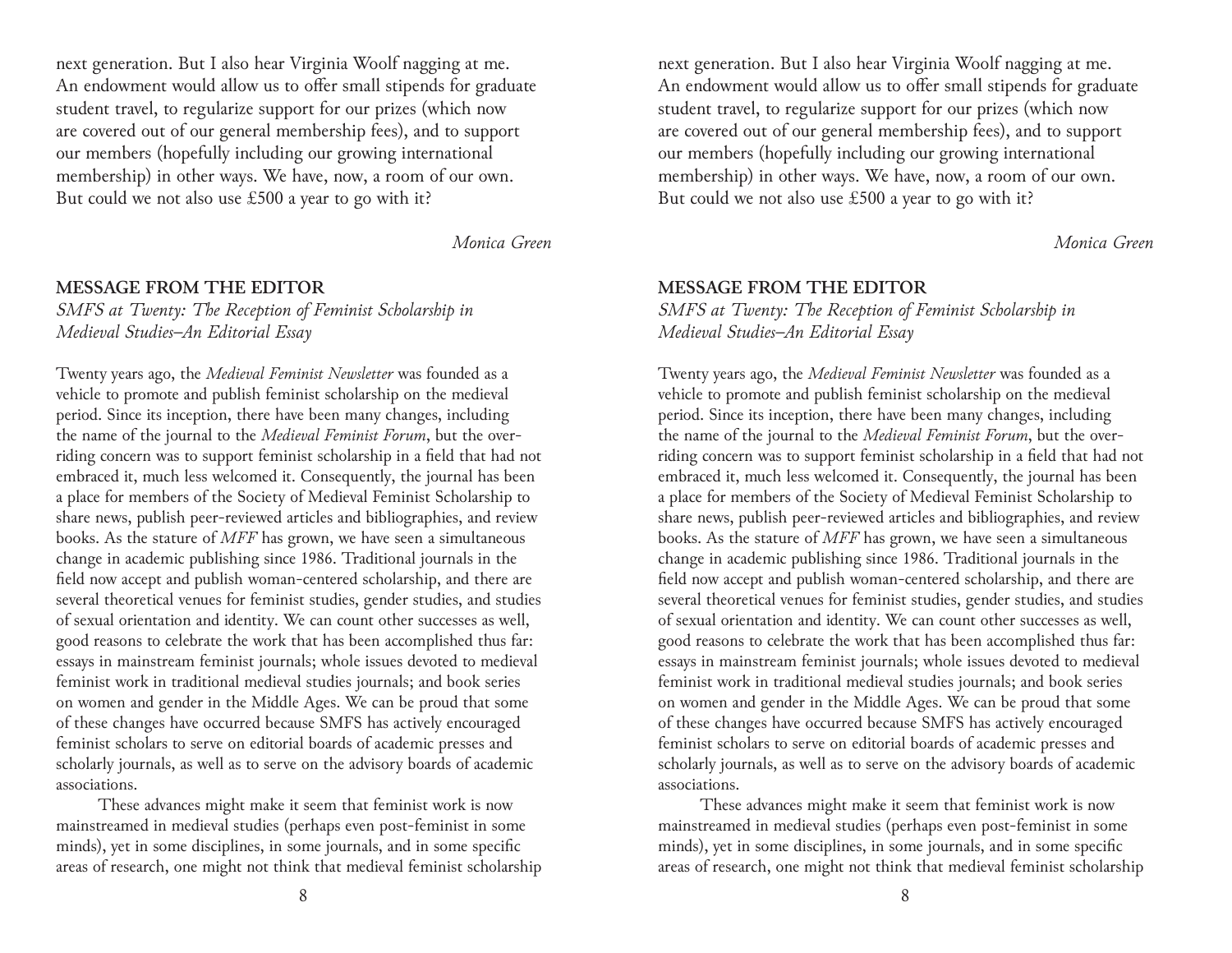exists or has ever had any impact. A recent review of a feminist book in art history, for example, provided a scathing denouncement of the author's approach and training as ones that were not sound or appropriate to the medieval objects under consideration. Such a position suggests that we need to reflect on the successes of medieval feminist scholarship since 1986 and consider possible avenues for development, since our collective work has not accomplished as much as we might like. Pausing to reflect on where we have been and where we need to go, the members of SMFS planned four sessions to honor the organization's anniversary at the 41st International Medieval Congress at Western Michigan University: Founding Mothers, Archives, Pedagogy, and Theory. These sessions, run under the rubric "SMFS at Twenty," were organized respectively by Natalie Grinnell, Jennifer N. Brown, Mica Gould, and Marla Segol, and the presenters in them have helped shape a conversation about the current state of SMFS and its historic role in the field.

Essays from the Founding Mothers session appeared in *MFF* 42 (Winter 2006), and it seemed expedient to consider in *MFF* 43.1 (Summer 2007) the issues raised in the other sessions in "SMFS at Twenty." With these sessions in mind, I participated in several conversations about the current reception of medieval feminist scholarship at that same Congress, including one with Rachel Dressler on the field of art history and its continued resistance to feminist work and another with Anne Clark Bartlett on how *MFF* might be the right vehicle for discussing some larger questions about the field of medieval studies and the place of feminist work within it. The result was that I urged the SMFS Advisory Board to focus this issue of the *Medieval Feminist Forum* on the reception of feminist scholarship. Some of the over-riding concerns that I had as I collected essays for this volume include:

- What obligations do we have as medieval feminist scholars to cite and remember the scholarship of earlier feminists?
- How have we moved from citing theoretical arguments in our work to assuming their usefulness, rather than articulating why we are using them? And, how are these expectations specific to individual disciplines?
- What has been the reception of medieval feminist scholarship in publishing generally? In journals? At university presses? At commercial presses?
- By consequence, what is the reception of medieval feminist scholarship in the various disciplines? Are some disciplines post-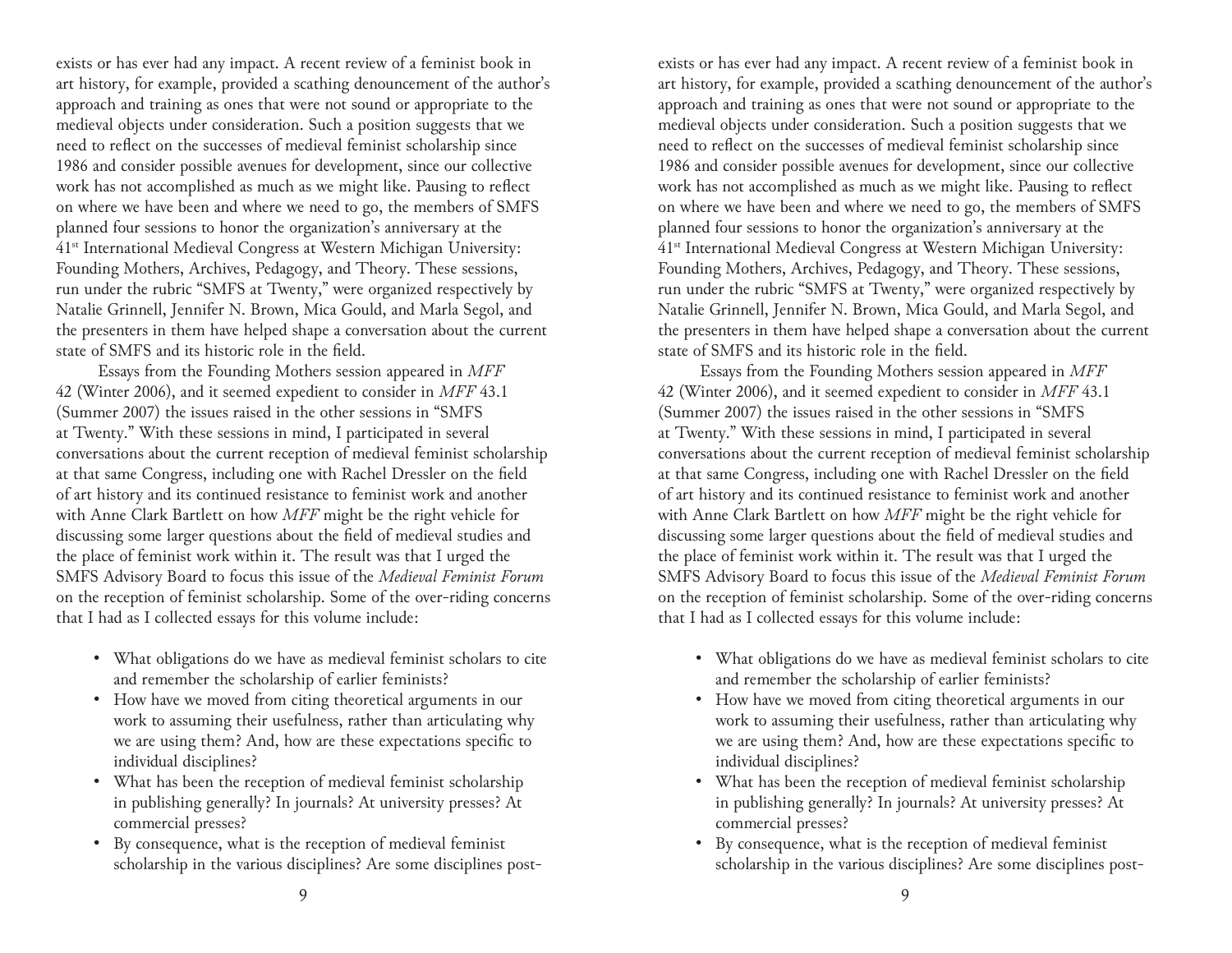feminist while others are still struggling to recognize medieval feminist scholarship?

- Who is reviewing medieval feminist scholarship? Other feminists? Scholars without a feminist agenda or training in feminist scholarship? Scholars who are in the same discipline (or not)?
- How is medieval feminist scholarship valued during tenure review, promotion cases? How is it dismissed or considered not qualitative?
- How has medieval feminist scholarship changed? What are the expectations of a given essay or book? Whose work must be cited for it to be considered feminist? What do footnotes look like? What do bibliographies look like?
- What obligations do we have to protest bad reviews of medieval feminist scholarship? To respond or to pressure general editors to attend to the nature of reviews that are clearly knee-jerk reactions?

The essays included in this issue take up a number of these questions, even as they demonstrate an interchange that was evident in the presentations at Kalamazoo. Carole Levin's essay, for example, asks that we consider how traditional biography is written and how feminist inquiry means a different way of looking, an alternate way of examining archival data from the past. Caitlin G. Callaghan shows us that documentation of female suicides is less likely to be recorded than for men, and she suggests how we might examine the available death records to find other suicides that were labeled accidents. Similarly, B. J. van Damme demonstrates that assumptions about women in archival documents have been made and require that we attend more carefully to the ways women participated in community life. Jennifer N. Brown, moreover, illustrates that theory can be usefully employed in reading the lives of the saints and considering how these lives were constructed. Sylvia Federico asks us to attend to our approach as scholars and to consider what it means to invoke psychoanalytic theory or new historicism, even as Erica L. Artiles reminds us how anthologies of medieval literature have changed and how little these changes have affected how we approach women readers and writers in literary surveys and what we need to consider when making significant changes in the canon. Rachel Dressler recounts the generation and demise of the Medieval Feminist Art History Project (MFAHP) and provides a review of feminist publishing in four art history journals. Her results are both encouraging (women-centered studies are being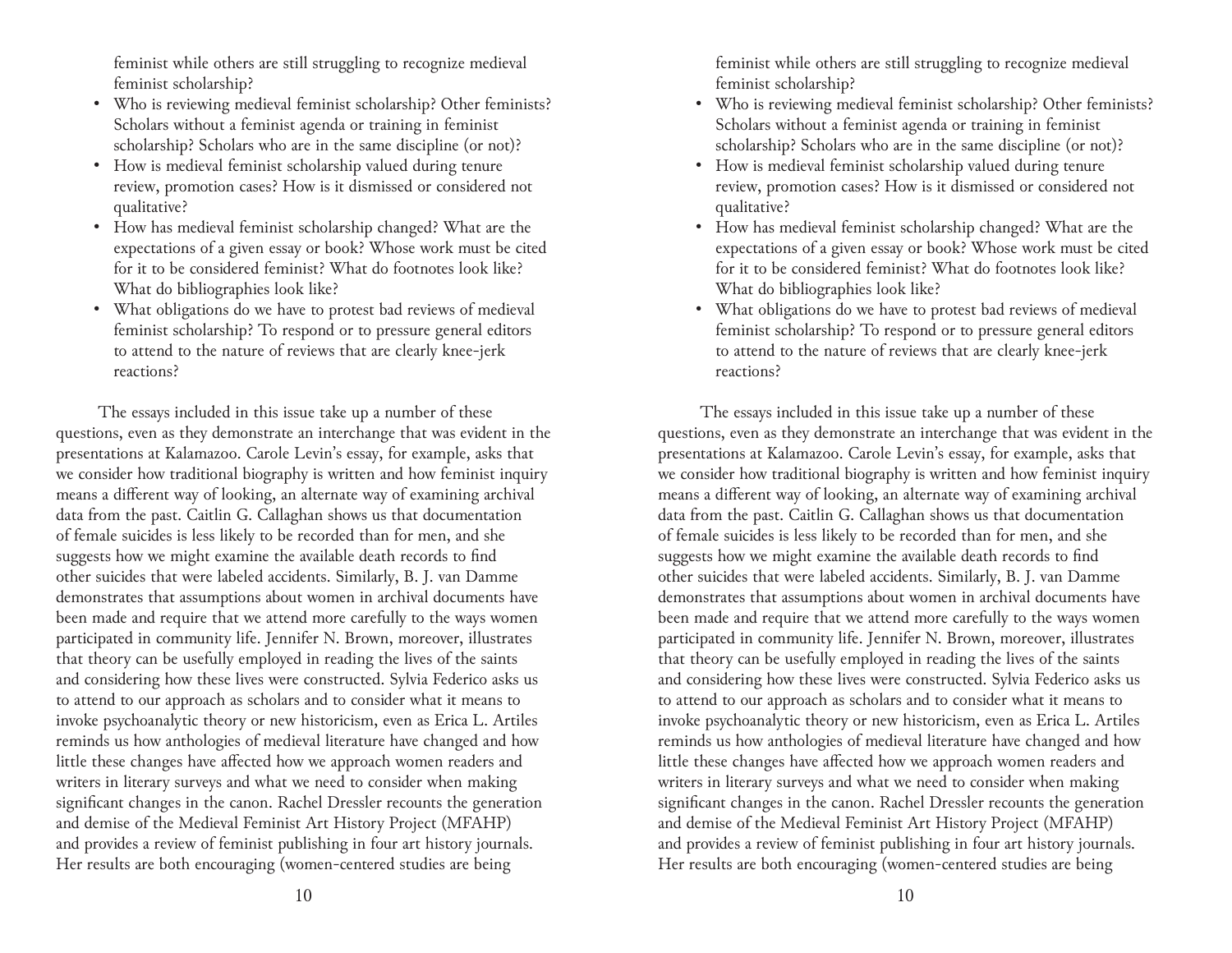published) and discouraging (they have done little to change the shape of traditional methodologies in art history). As in *MFF* 42 (Winter 2006) where the scholarship of Mary Martin McLaughlin and Thelma Fenster was celebrated, this issue also recognizes another medieval feminist's scholarly achievements in Lynn Arner's tribute to Sheila Delany. As part of the initiative to remember our foremothers and their work, Arner's piece was originally published in a special issue of *Exemplaria* alongside a series of essays on fourteenth- and fifteenth-century culture in Delany's honor. We gratefully acknowledge *Exemplaria*'s generosity in allowing us to reproduce it here.

I thank these contributors, and the organizers of the "SMFS at Twenty" sessions, for helping us get started on these conversations, and I commend Rachel Dressler for her initiative in reviving the MFAHP. Moreover, I am grateful for useful conversations with Anne Clark Bartlett that helped generate the questions I have outlined here–and eventually led to my role as editor of this volume. As Anne and I knew when we generated this wish list of ideas, it would not be possible to address all of the questions in them, but we hoped that they would situate some of the on-going questions in our work as medieval feminist scholars. I urge all of you–at this moment of reflection–to read these essays with attention to these questions, to generate your own list of questions, and to join in this conversation, whether at conferences, in publications, or in informal settings. We have much to discuss.

> *Virginia Blanton University of Missouri, Kansas City*

#### **MESSAGE FROM THE MANAGING EDITOR**

You may have noticed a slight change to the issue number of this edition of *MFF*. We will now be adding volume numbers so that each year will be listed as XX.1 (Summer 2–-) or XX.2 (Winter 2–-). This will bring us into closer alignment with the majority of professional organizations and their citation styles. The issue/volume format clearly indicates noncontinuous pagination, while indicating the continuity of the year and the General Editor.

You may have noticed another formatting change starting with Issue 42 (Winter 2006)–articles now appear in single columns, while the two-column format has been retained for book reviews. This change allows for easier reading, especially since so many of our contributors use block quotations and extensive translations, while still allowing some artistic freedom.